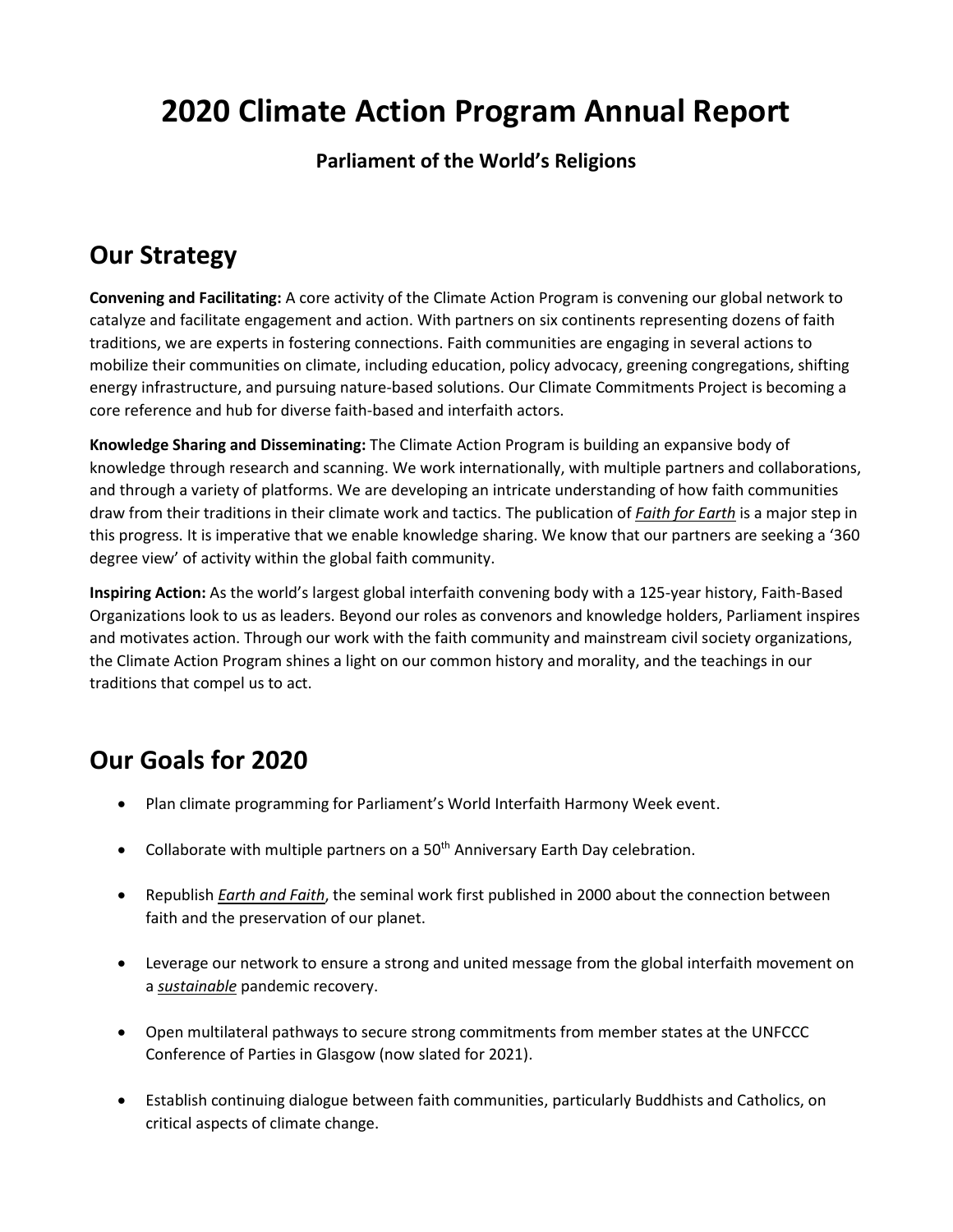- Continue to expand and grow capacity for the Climate Commitments Project (CCP), launched at the Toronto Parliament in 2018.
- Establish the Climate Action Program as a leader in advancing nature-based solutions.
- Recognize the 5th anniversary of the adoption of the UN Sustainable Development Goals.

## **Our Accomplishments in 2020**

#### **February**

- World Interfaith Harmony Week, February 6 at the Chicago Cultural Center: Three Chicago faith leaders spoke about why interfaith harmony is important in their work on climate change, including:
	- o Pastor Beth Brown, Lincoln Park Presbyterian
	- o Rabbi Michael Zedek, Emanuel Congregation
	- o Caroline Williams, Chicago Muslim Green Team
- The Faith Alliance for Climate Solutions (led by Eric Goplerud in Fairfax, VA) began working with George Mason University on GMU's Sustainability Plan, modeled after College of the Atlantic's plan adopted when David Hales was President at COA.
- We began to build the "new" landing page for Climate Action on the PoWR website, with Tatiana Brailovskaya as Climate Webforum editor.

#### **March**

• The Committee of Religious NGOs at the United Nations (CRNGO) formed a Climate Working Group to partner with the Interfaith Liaison Committee of the UNFCCC and to consider how Religious NGOs can function most effectively at annual Climate COP meetings as well as collaborate on other programs and strengthen one another. The Parliament is represented at this Working Group by Kusumita Pedersen.

#### **April**

- 50<sup>th</sup> Anniversary of Earth Day Commemoration, April 20-24
	- o Earth Day Blessings Board Chair Audrey Kitagawa collected Earth Day blessings from leaders around the world, which were mapped on Parliament's website. Many CATF members were engaged in Earth Day celebrations.
	- o Earth Day Prayer Service We were invited to organize an interfaith prayer service during the global Earth Day event organized by the Climate Strike movement. Those giving prayers were Tiokasin Ghosthorse (Lakota), Mindahi Muñoz Bastida (Otomi), Kaleb Nyquist, Hanadi Doleh, Swami Ishatmananda, and Rabbi Rachel Mikva. The service was moderated by Dianne Dillon-Ridgley.
	- $\circ$  50<sup>th</sup> Earth Day Observance with Global Religious and Indigenous Leaders As part of our 'Global Conversation' series, we brought together leaders for a wide-ranging dialogue.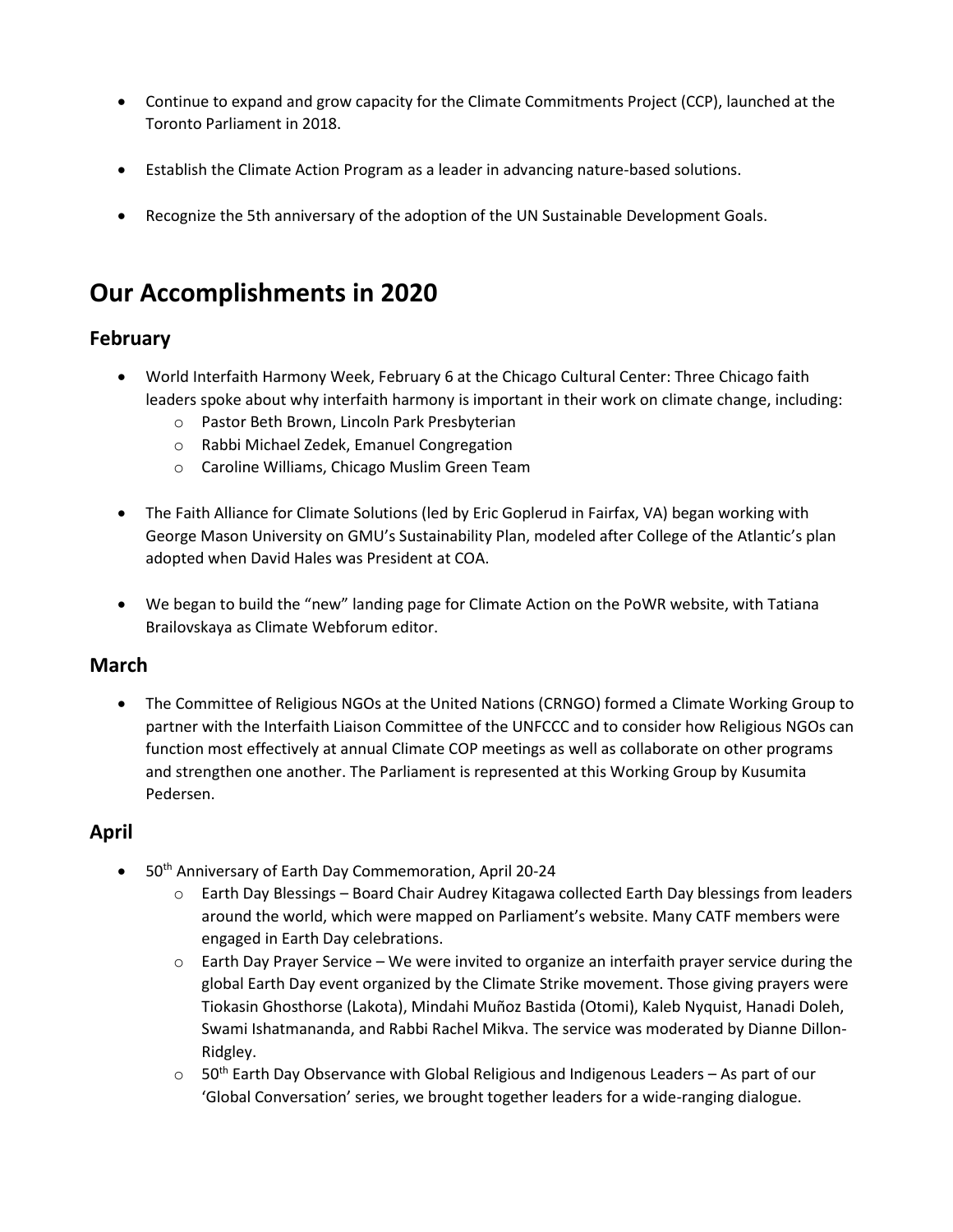Participants included Mirele Goldsmith, Hindou Oumarou Ibrahim (Mboro), Lyla June (Diné), Hellen Mugo, Gopal Patel, and Lauren Van Ham.

o Buddhist-Catholic Dialogue on Climate Change – In partnership with the Bernardin Center at Catholic Theological Union in Chicago, we facilitated a dialogue between these two traditions with distinguished speakers David Loy, writer and Zen teacher, Dekila Chungyalpa, Director of the Loka Initiative, the Rev. Leo Lefebure of Georgetown University, and Kathleen Deignan, CND, Director of the Institute for Earth and Spirit at Iona College.

### **May**

- Engagement with the UK Foreign Ministry We began a conversation with the Civil Society Engagement team working on the UNFCCC Conference of Parties at the UK Foreign Ministry. The resulting partnership will see a webinar and series of climate Webforum articles in 2021. These meetings have continued throughout the year.
- The Vatican Commission on the Covid-19 Emergency was established and its Ecology Working Group formalized, supporting the Dicastry for Integral Human Development, building on the Integral Ecology of Laudato Si' as a foundation for understanding and acting in a COVID world. The Climate Action Program is represented by Michael Terrien at the Ecology Working Group. Nine working papers have been drafted by a supporting team and submitted on a range of topics. This relationship will continue into 2021.

#### **June**

• Second Buddhist-Catholic Dialogue on Climate Change, June 23 – As a result of overwhelming response to the first dialogue in April, we laid plans for an ongoing Buddhist-Catholic Dialogue. The second installment included a conversation between youth leader Denise Lopez and Roshi Joan Halifax.

### **September**

• Publication of *FBO Action on the SDGs: Progress and Outlook*: In conjunction with UN Environment, Bhumi Global, and the United Religions Initiative, we released a report assessing faith progress on the UN Sustainable Development Goals.

### **October**

- Publication of *Faith for Earth - A Call for Action*: In partnership with the UN Environment Faith for Earth Initiative, we released the publication in digital and printed form. We also created a roadmap for 'companion briefs', which will be deep dives on specific religions, and began work on a website with many resources to support use of the publication in education and advocacy.
- Launch of faith and biodiversity initiative: We are on the advisory council for an emerging project, led by Bhumi Global and the World Wildlife Fund (WWF), convening faith groups to advance solutions to the biodiversity crisis.

### **November**

• *Fezana Journal*, published by the Federation of Zoroastrian Associations of North America, included an article on our SDG report, authored by Joshua Basofin, David Hales, and Michael Terrien.